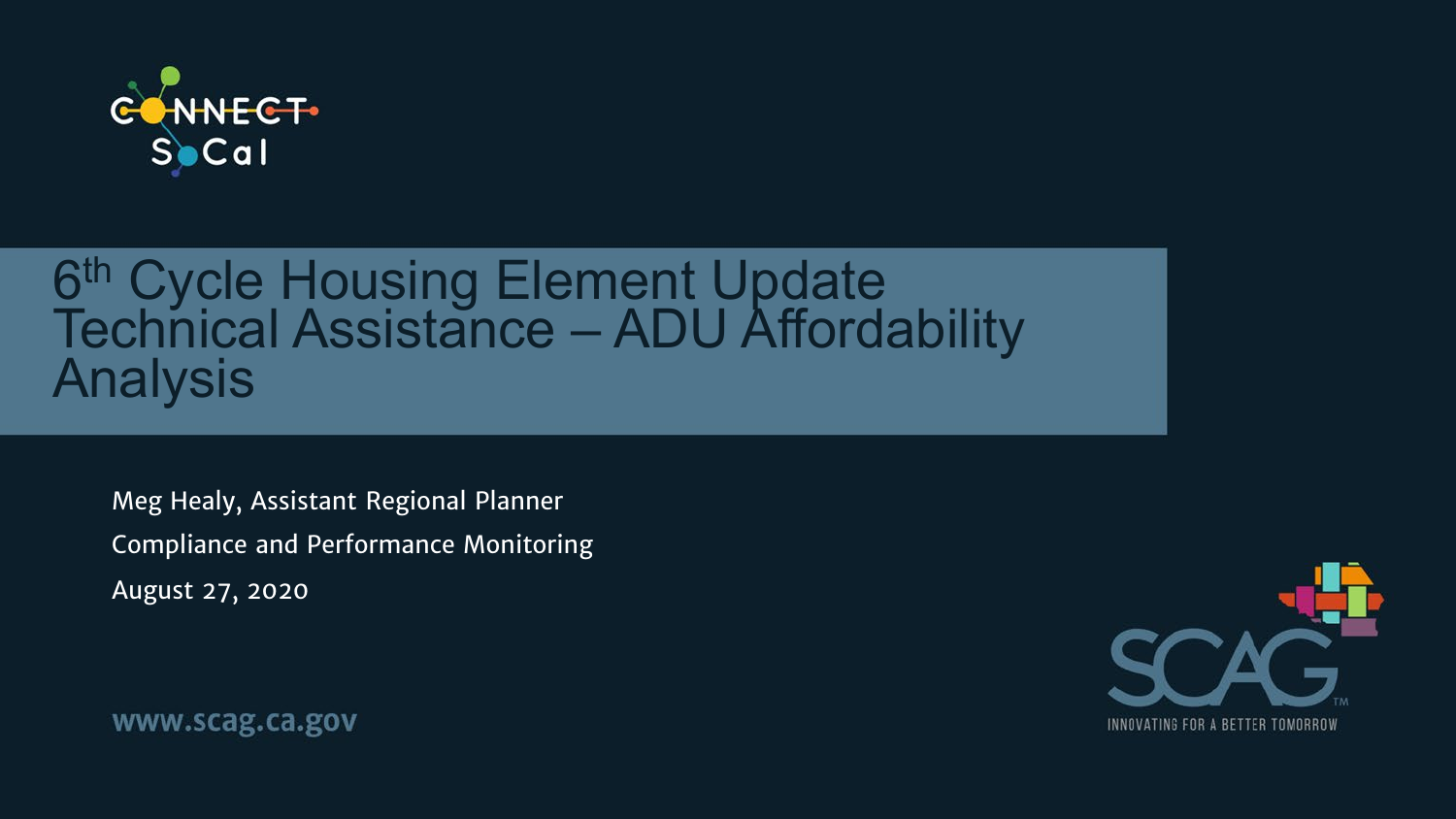

#### SCAG ADU Affordability Analysis

• In order to use potential ADU development to be used toward RHNA allocations, local governments must provide an analysis of anticipated affordability levels

• SCAG conducted a regional analysis of current market rents that can be used to assign ADUs to income categories in Sixth Cycle Housing Elements



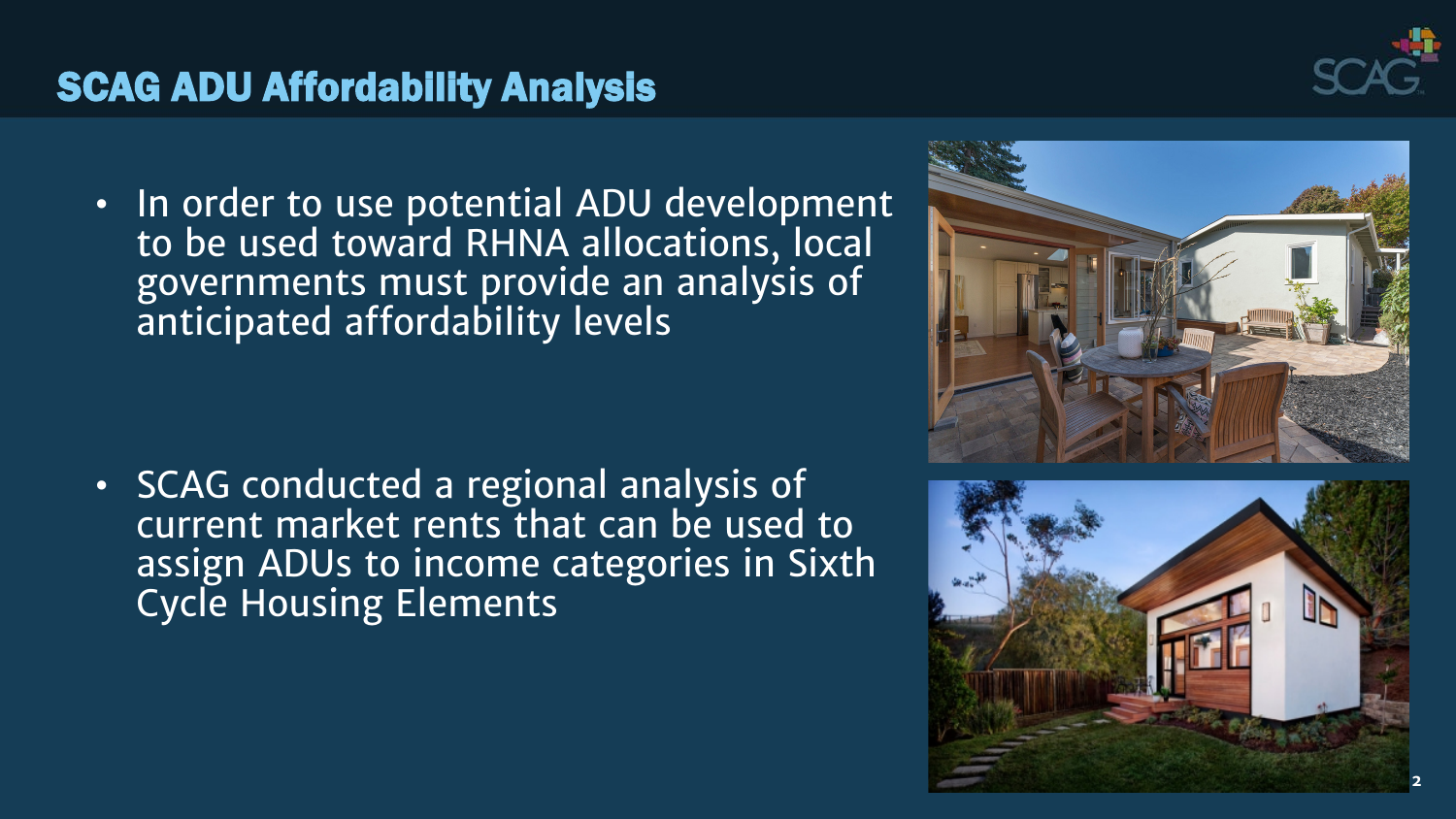

#### SCAG ADU Affordability Analysis

- There are myriad ways to conduct an affordability analysis of anticipated ADU rents
- SCAG's study surveyed market rents of 158 existing ADUs in the region
- Used key words such as "ADU," "inlaw," "granny," and "detached guest studio" to identify units
- Local governments are encouraged to augment this survey of rental listings with their own data

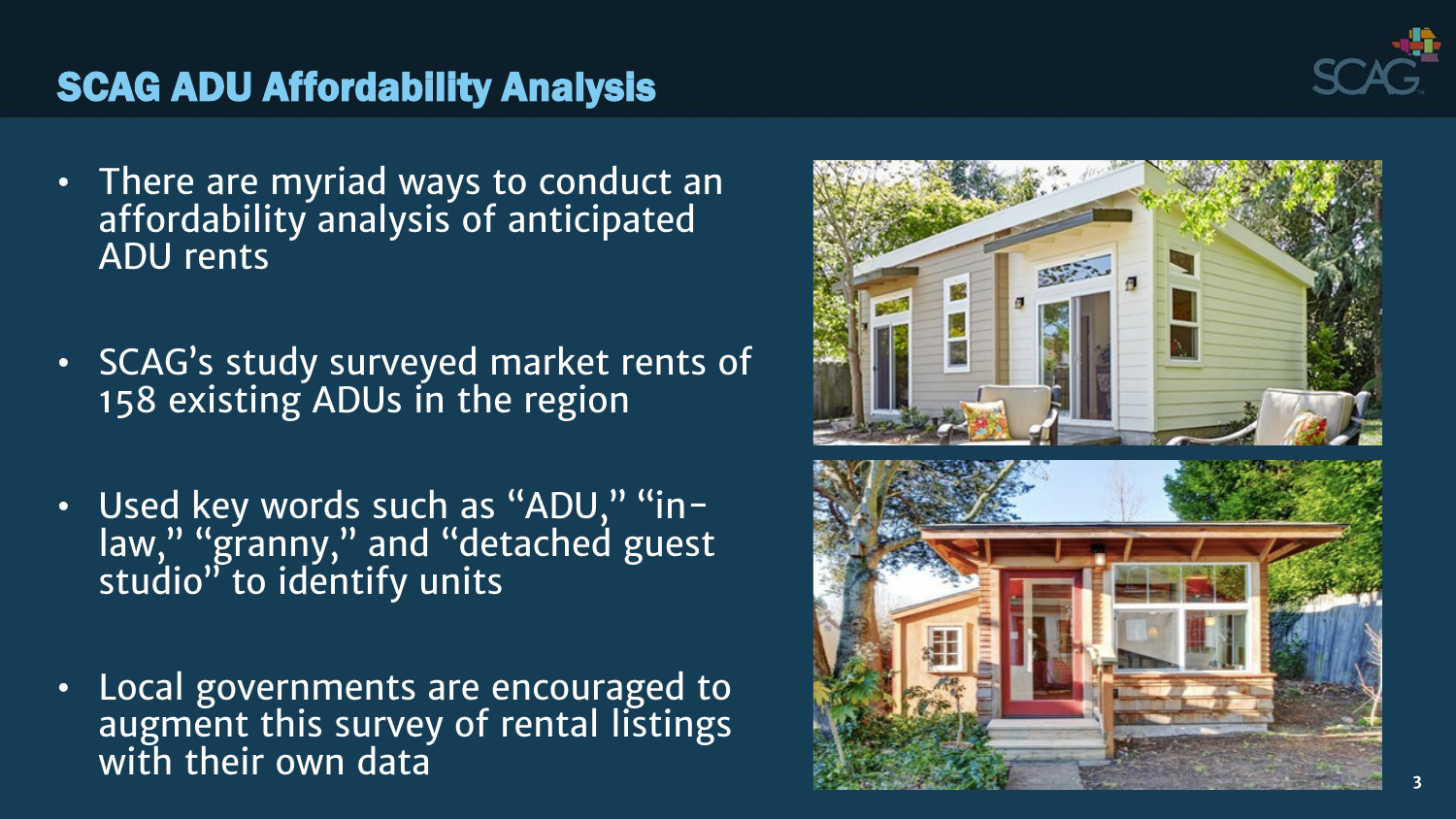**4**

### Affordability Assumptions (pre-certified by HCD)

- Regional sample size: 158 units
- Range of rents:  $$650$  (Phelan)  $$4,800$  (Mar Vista)
- Cost per square foot: \$1.29/sqft (Newport Beach) \$6.17/sqft (Costa

| $M$ $\sim$           |                    |                  |                |               |                                 |  |
|----------------------|--------------------|------------------|----------------|---------------|---------------------------------|--|
|                      | <b>LA County I</b> | <b>LA County</b> | <b>Ventura</b> | <b>Orange</b> | <b>San Bernardino/Riverside</b> |  |
|                      |                    | Ш                | <b>County</b>  | <b>County</b> | <b>Counties</b>                 |  |
| <b>Extremely Low</b> | 15%                | 15%              | 15%            | 15%           | 15%                             |  |
|                      |                    |                  |                |               |                                 |  |
| <b>Very Low</b>      | 2%                 | 9%               | $O\%$          | 10%           | 8%                              |  |
| Low                  | 43%                | 45%              | 31%            | 43%           | 35%                             |  |
| <b>Moderate</b>      | 6%                 | 2%               | 43%            | 30%           | 35%                             |  |
| <b>Above</b>         | 34%                | 30%              | 12%            | 2%            | 8%                              |  |
| <b>Moderate</b>      |                    |                  |                |               |                                 |  |

• Note: LA County I includes City of Los Angeles, Las Virgenes-Malibu, South Bay Cities, and Westside Cities; LA County II includes all other LA County jurisdictions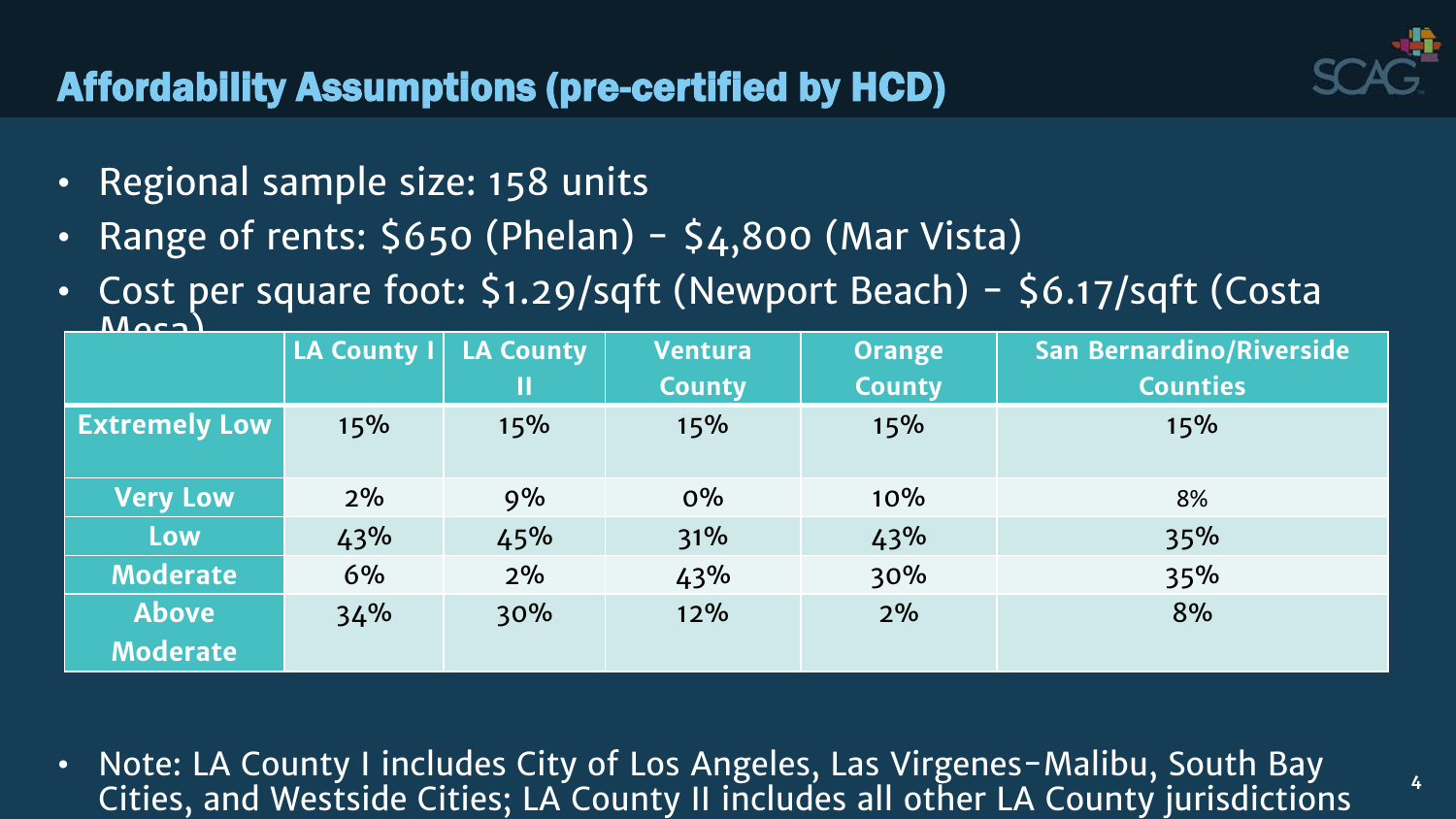

- 1. Calculate maximum rent limits for RHNA income categories for both one-person and two-person households by county
- 2. Survey of ADU rents (sample size of 158 rental listings)
- 3. Determine proportion of ADUs within each income category for both one-person and two-person households
- 4. Make assumptions for what percentage of ADUs are rented for free based on existing literature and allocate those towards ELI
- 5. Combine rented and non-rented ADUs into single affordability breakdown by county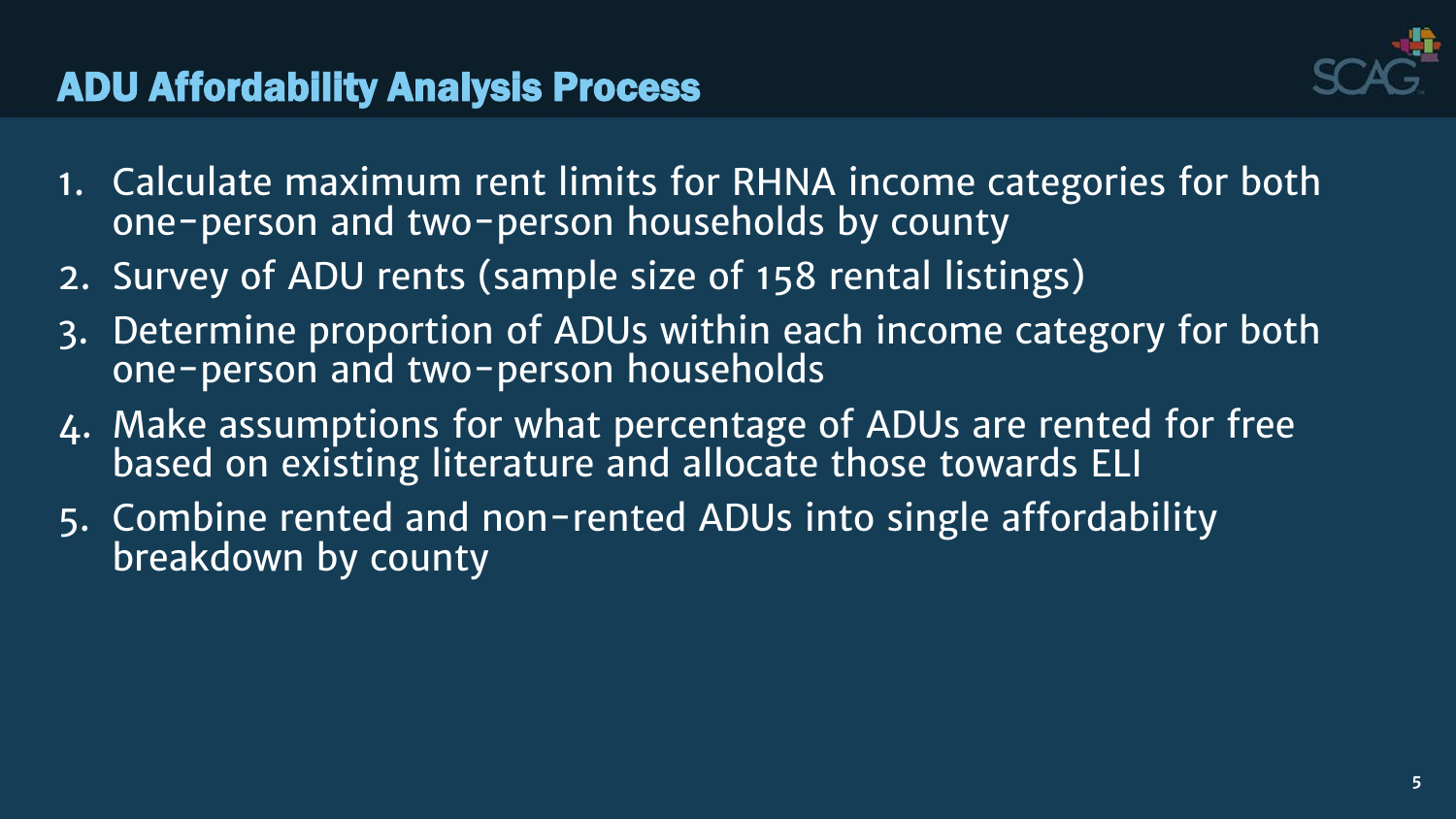#### Step 1: Calculate maximum rent limits for RHNA income categories



- HCD and HUD develop income thresholds based on county and household size
- ADUs are generally suitable for 1 or 2 person households
- Median household incomes in Los Angeles and Orange counties lead the region, resulting in higher rent limits

| <b>Orange County</b>                        |                                 |                     |                   |                     |                   |
|---------------------------------------------|---------------------------------|---------------------|-------------------|---------------------|-------------------|
| <b>Maximum Rent by RHNA Income Category</b> |                                 |                     |                   |                     |                   |
|                                             |                                 | <b>One Person</b>   |                   | <b>Two Person</b>   |                   |
| <b>Category</b>                             | Income Range                    | Household           |                   | Household           |                   |
|                                             |                                 | Income <sup>1</sup> | <b>Max</b>        | Income <sup>1</sup> | <b>Max</b>        |
|                                             |                                 |                     | Rent <sup>2</sup> |                     | Rent <sup>2</sup> |
| <b>Extremely</b>                            | Below 30% of area median        |                     |                   |                     |                   |
| Low                                         | income                          | \$26,950            | \$674             | \$30,800            | \$770             |
|                                             | 30%-50% of area median          |                     |                   |                     |                   |
| <b>Very Low</b>                             | income                          | \$44,850            | \$1,121           | \$51,250            | \$1,281           |
|                                             | 50%-80% of area median          |                     |                   |                     |                   |
| Low                                         | income                          | \$71,750            | \$1,794           | \$82,000            | \$2,050           |
|                                             | 80%-120% of area median         |                     |                   |                     |                   |
| <b>Moderate</b>                             | income                          | \$86,500            | \$2,163           | \$98,900            | \$2,473           |
| <b>Above</b>                                |                                 |                     |                   |                     |                   |
| <b>Moderate</b>                             | Over 120% of area median income | No max              | No max            | No max              | No max            |

1)Maximum of income range multiplied by household median income average based on 2020 State income limits (https://www.hcd.ca.gov/grants‐funding/income‐limits/state‐and‐federal‐incomelimits/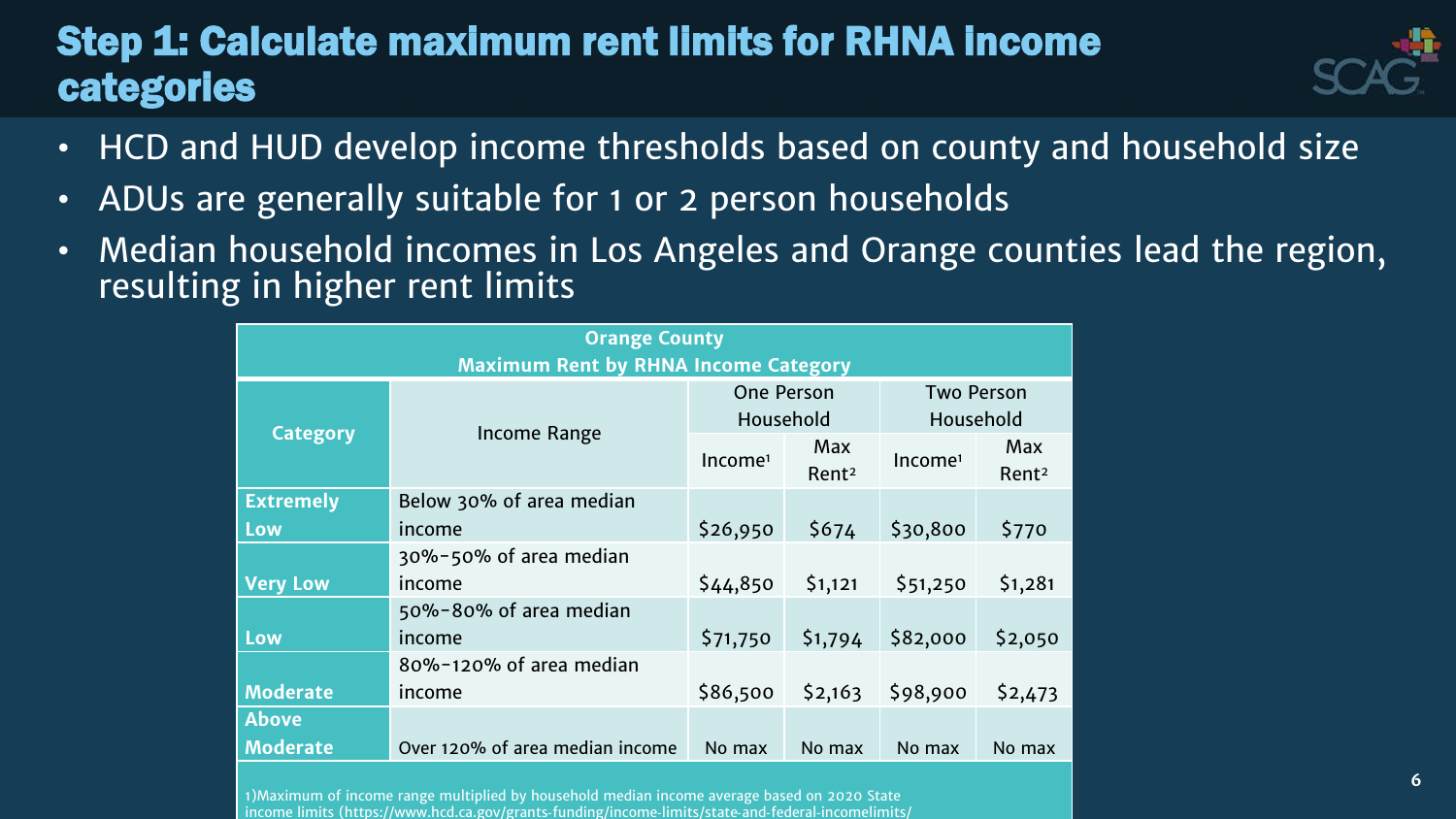

**7**

#### Step 2: Survey of Rents

- SCAG sample size: 158 units covering 58 jurisdictions (i.e. what we were able to find)
- Sizes ranged from 175 sqft to 1605 sqft, with cost ranging from \$1.29/sqft to \$6.17/sqft
- Survey demonstrates ADUs offer relatively affordable rents, particularly in Los Angeles and Orange

| <b>County</b>      | <b>Jurisdiction</b> | <b>General Location (As</b><br>Listed) | <b>Rent</b> | Sq Ft | Price/S<br>qft |
|--------------------|---------------------|----------------------------------------|-------------|-------|----------------|
| <b>Los Angeles</b> | Palmdale            | Palmdale                               | \$700       |       |                |
| Los Angeles        | Los Angeles         | <b>West Hills</b>                      | \$1,000     |       |                |
| Los Angeles        | Los Angeles         | Winnetka                               | \$1,000     |       |                |
| Los Angeles        | Los Angeles County  | Castaic                                | \$1,000     | 399   | \$2.51         |
| Los Angeles        | Los Angeles         | <b>View Heights</b>                    | \$1,050     |       |                |
| Los Angeles        | Alhambra            | Alhambra                               | \$1,070     | 375   | \$2.85         |
| Los Angeles        | Los Angeles         | <b>West Los Angeles</b>                | \$1,200     | 200   | \$6.00         |
| Los Angeles        | <b>San Dimas</b>    | <b>San Dimas</b>                       | \$1,200     |       |                |
| Los Angeles        | Los Angeles         | Lake Balboa                            | \$1,300     |       |                |
| Los Angeles        | Los Angeles         | North Hollywood                        | \$1,300     | 400   | \$3.25         |
| Los Angeles        | Sierra Madre        | Sierra Madre                           | \$1,300     | 380   | \$3.42         |
| <b>Los Angeles</b> | Montebello          | Montebello                             | \$1,300     | 300   | \$4.33         |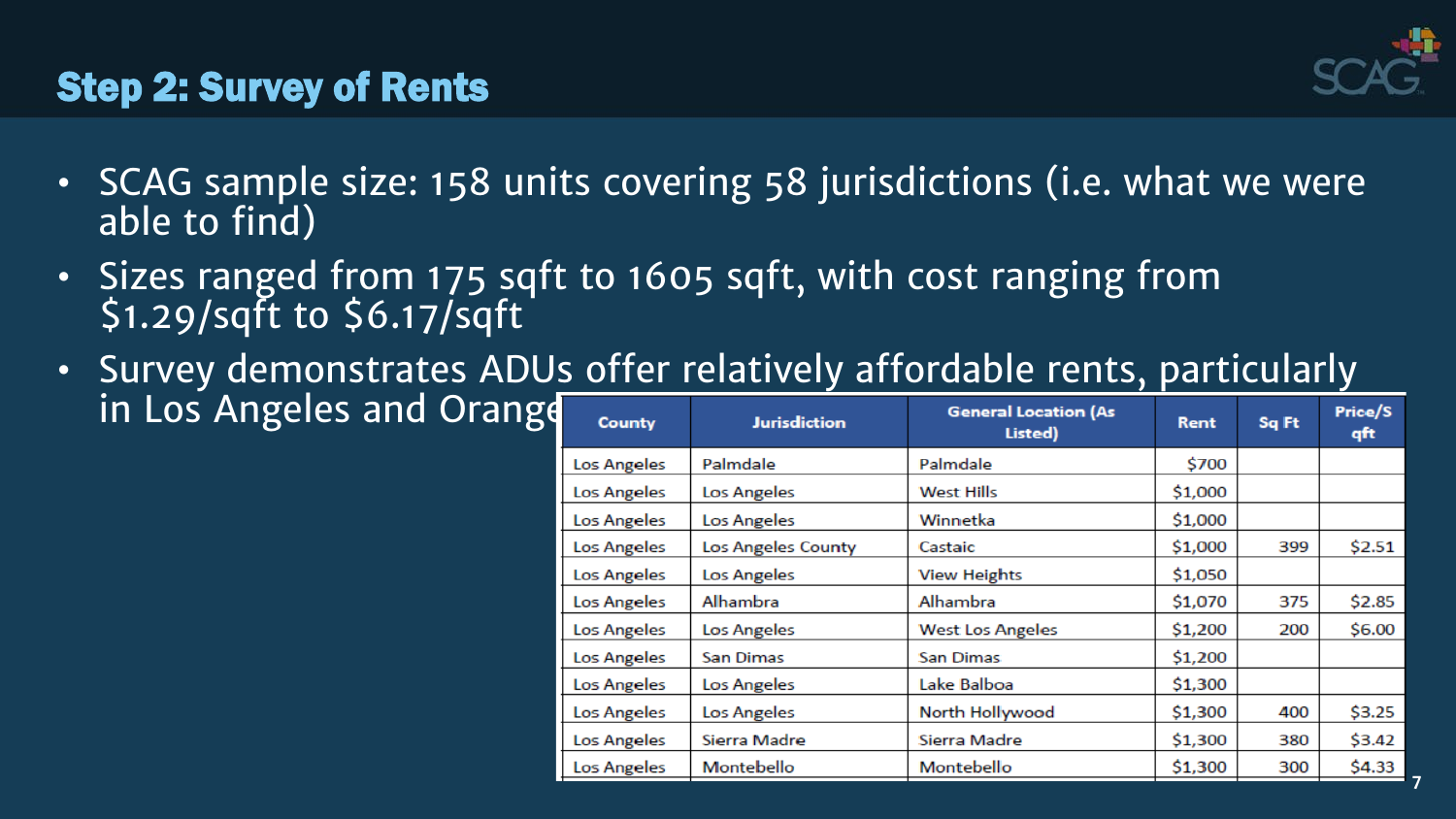

### Steps 3-5: Additional Assumptions

- How many people will occupy ADUs?
	- Data from Gebhardt, Gilden, and Kidron 2014
	- Suggests 51% are one-person, 49% are 2+ person
	- Assume 50/50
- How many ADUs are occupied rent-free?
	- Assumptions for non-rented ADUs relies on literature from the Bay Area and Portland, which conservatively estimate 15% of units are rented to family for free
	- Assume these are available to extremely low-income households
- Combine to develop affordability assumption

| <b>Number of</b><br><b>Adults</b> | <b>Number of</b><br><b>Households</b> | <b>Percent of</b><br><b>Total</b> |
|-----------------------------------|---------------------------------------|-----------------------------------|
|                                   | 72                                    | 51%                               |
| $\mathbf{p}$                      | 61                                    | 43%                               |
| More than 2                       | 8                                     | 6%                                |
| <b>Total</b>                      | 141                                   | 100%                              |

#### Based on 2018 survey of ADU residents in Portland

| <b>Orange County</b>                         |                                                                             |                                                                                               |                                                                           |  |  |
|----------------------------------------------|-----------------------------------------------------------------------------|-----------------------------------------------------------------------------------------------|---------------------------------------------------------------------------|--|--|
| <b>Affordability Assumption for All ADUs</b> |                                                                             |                                                                                               |                                                                           |  |  |
| <b>Category</b>                              | Affordability<br>Assumption for<br>Rented ADUs <sup>1</sup><br>85% of Total | Affordability<br>Assumption for<br>Non-Rented<br>ADU <sub>s<sup>2</sup></sub><br>15% of Total | Affordability<br>Assumption for all<br>ADU <sub>s3</sub><br>100% of Total |  |  |
| <b>Extremely</b>                             |                                                                             |                                                                                               |                                                                           |  |  |
| Low                                          | $0\%$                                                                       | 100%                                                                                          | 15%                                                                       |  |  |
| <b>Very Low</b>                              | 11%                                                                         | $O\%$                                                                                         | 9%                                                                        |  |  |
| Low                                          | 58%                                                                         | $O\%$                                                                                         | 49%                                                                       |  |  |
| <b>Moderate</b>                              | 25.5%                                                                       | $O\%$                                                                                         | 22%                                                                       |  |  |
| <b>Above</b><br><b>Moderate</b>              | 5.5%                                                                        | $0\%$                                                                                         | 5%                                                                        |  |  |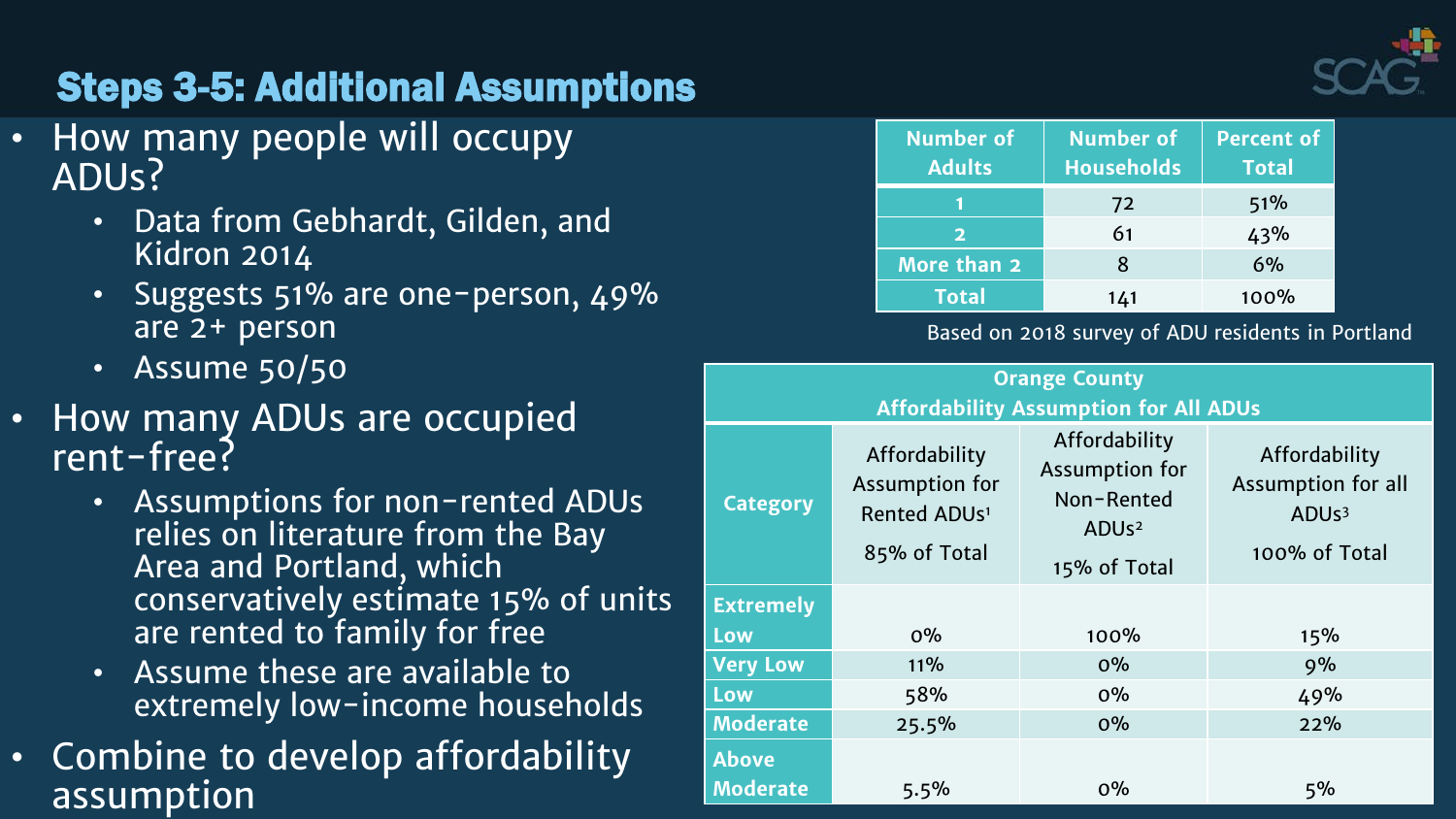

#### ADU Affordability Assumptions

- SCAG's analysis underscores the need for more comprehensive survey data and studies centered in Southern California
- With pre-certification from HCD, this study provides:
	- A "safe harbor" assumption for ADU affordability which can be used by local jurisdictions
	- A widely-understood methodology for calculating ADU affordability in a jurisdiction or subregion if additional rental data or information on other assumptions is available
	- A jurisdiction or subregion may develop alternative methodologies
- SCAG is exploring additional resources and studies that would further remove barriers for ADU production